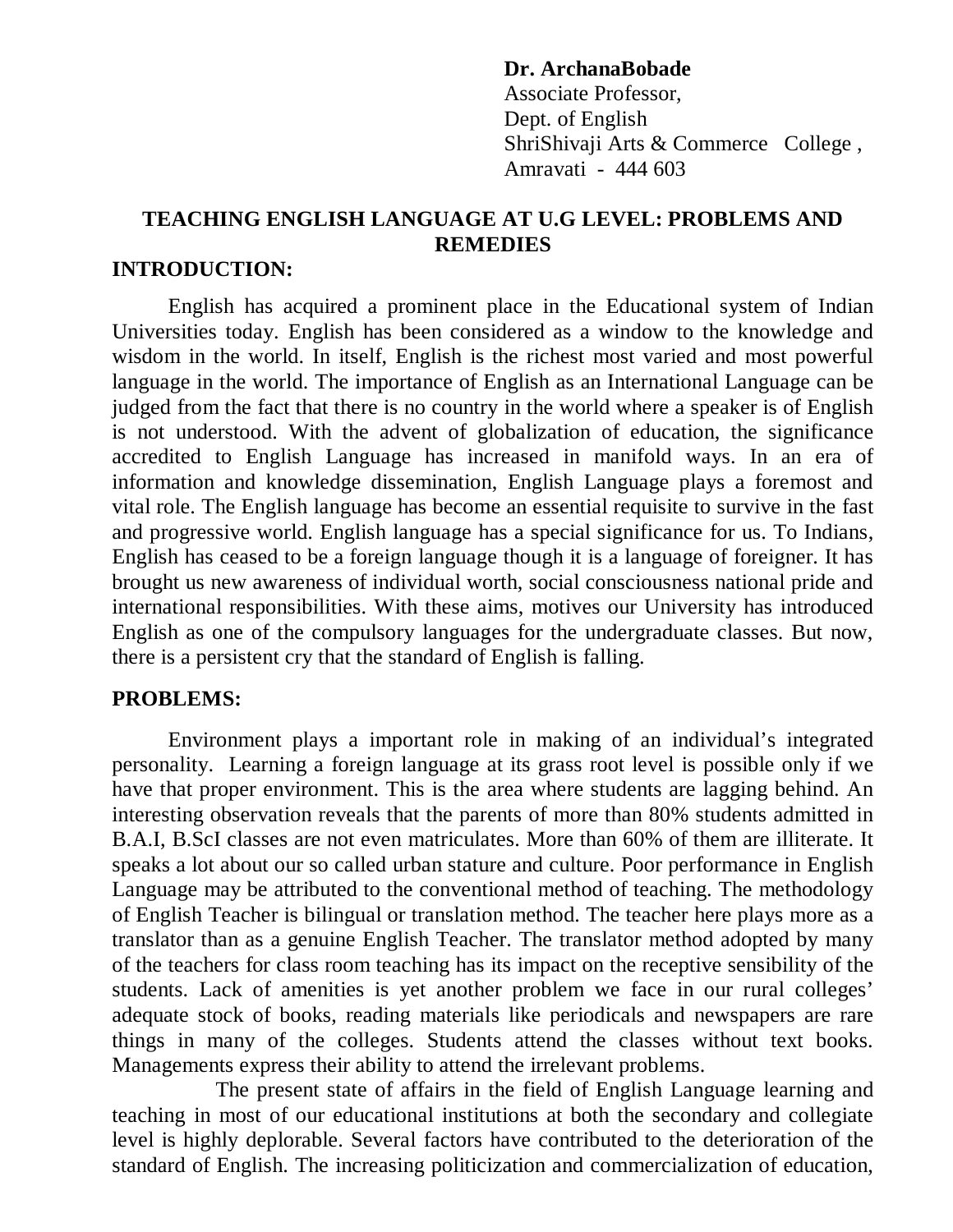overcrowding of students in schools and colleges and a faulty system of examination which lay an undue emphasis on rote –learning and blind memorization may be mentioned as the chief causes of the falling standard of English. To compound all this we come across a large scale of apathy and indifference on the part of student towards any kind of persistent and assiduous study in all subject, but more particularly so in the subject of English Language.

 The attitude of the most of the students is to somehow scrape through the examination and get the Degree. Many devious and often suspect means are used for this. Even if such means are not used, almost all students just memorize the answers of some expected questions, which they put down on the answer sheets. They have just become carriers or porters of mugged up information. This has been going on right from the earliest stage of education, with the result that the students have lost the ability, if ever they had it of independent thought. Their knowledge of English is very superficial and scanty. The certificate or degree which they get cannot serve as a true mark of their knowledge and many employing institutions like the Banks, L.I.C., etc. conduct their own test of English and also other subjects, in which our spurious degree holders show a lamentably poor performance. When one observes grammatical mistakes like 'wents' and 'wented' even in M.A. paper one is bound to despair of effecting any improvement in the present moribund state of the subjects and considering such efforts as an exercise in futility.

The mother tongue influence is clearly noticeable in the formal conversation of the students. In India there are many regional languages. The biggest difficulty a teacher faces while teaching English as a second language is teaching proper pronunciation to students who have their own mother tongue accents. When English is spoken in different regions it means that it is spoken in different ways. Therefore students cannot understand even neutral pronunciation. There is a gap between students and teachers. This is where the teacher starts running into difficulty.

## **REMEDIES:**

 I think the prime cause is the lack of motivation, will and enthusiasm on the part of students, for which we may hold the teacher responsible. All children – we were all children once are endowed with a sense of wonder and curiosity. As children grow, up this sense of wonder and curiosity taper off and comes to a dead level. The teachers have to revive and enliven this sense. All learning is and ought to be a pleasurable activity. Whatever is imposed from outside soon becomes distasteful. If there is no inner urge to learn or if this urge is not engendered by the teacher no real learning takes place. The first duty of the teacher is then to kindle in the students this urge for English language learning. The teachers should inspire their students to join English conversation groups which can be friendly ad fun giving and motivate the students to talk in English with their friends who are also learning English. The teacher must encourage the students to go out together and speak only English to each other. The teacher should tell them short stories and insist them to remember the words to reinforce their minds, thus making them learn new words every day. The teacher should suggest students to read news articles in newspapers every day. The students should do ten minutes listening practice every day. The teacher must make compulsory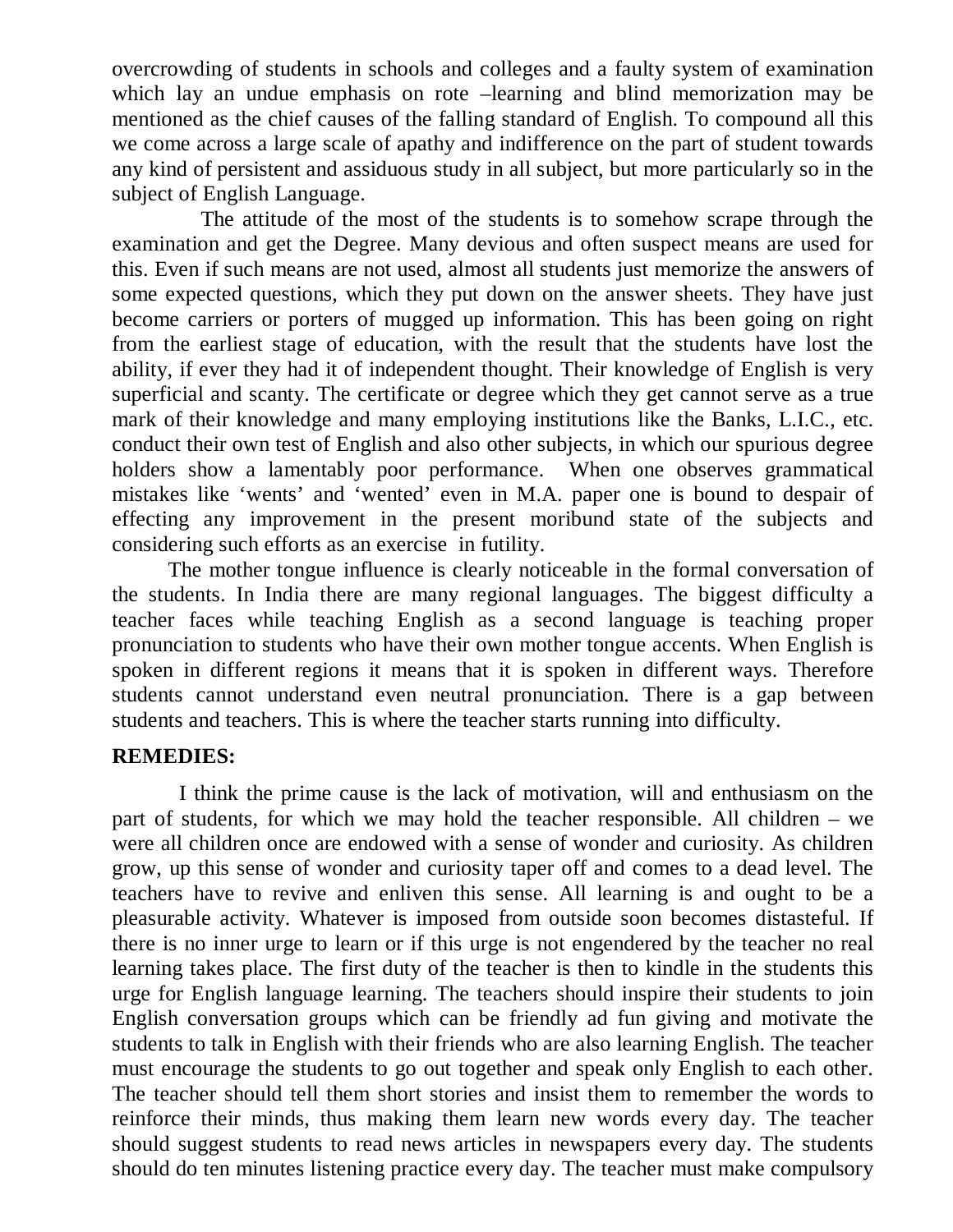to the students to watch English news on television. The teacher should motivate the students to use good dictionaries and tell them its importance and way to use. Every teacher of English must stimulate the students to expose themselves to as much English as possible by reading newspapers and books.

Students especially in rural areas are scared of English. Teachers should see to it that this fear is removed and that they feel comfortable while learning the language. A good teacher can unravel the marvels of English in an unconventional manner. There are several ways to arouse the curiosity and urge among students. For this the teacher himself has to become a fountain head of enthusiasm and zest. Learning could be regarded as a pleasurable game. In fact a new way of teaching called the play-way method has been in vogue in education for quite some time. All children and even adults love to play instinctively and this method of learning and teaching has proved very effective. Several word games could be devised such as rhyming words, words beginning with the same consonants, anagrams, homonyms, synonyms, antonyms and so on. Several books are available explaining these games.

It is obvious that our mastery of any language is directly proportional to the number of words and their proper use in sentences. The word games should have a contextual connection with the lessons from the text that is being taught. The main purpose of teaching a particular English text is to acquire the language skill, which consist in knowing the words and their proper use in sentences i.e. the structures. While teaching any lesson, the teacher will choose certain core words and structures and emphasis on them. A kind of competitive spirit should be fostered among the students in the formation and use of such words and sentences. Suppose the word 'President' occurs in a lesson, after telling the meaning of the word, the students may be asked to derive other words from it such as preside, presidential. This words lead to another similar sounding word 'precede' from which we could form such words as 'precedent' 'unprecedented'. This again may lead us to the word 'decide' from which we form the words decision, decisive, so on. Similarly with reside we can form the words resident, residence, residential and so on. In this way one could play the game of word formation with their meaning and use.

Students today are lagging behind due to lack of command on English. Student should learn English to establish themselves in their fields and sustain competition. They should sharpen their communicative skills before they face the wide competitive world. The reason why students are unable to write independent essays or letters is the extreme paucity of words in their memory. Even if they have ideas on any subjects, they cannot express it for want of vocabulary. After all words and sentences are the clothes and apparels of thoughts and ideas. Words themselves denote ideas thought and feelings. The more words are known the better one is able to express effectively.

The teacher must instill among the students a love for reading and writing. Students should cultivate a reading habit in this era of information explosion. Reading improves the standard of living of human beings as it makes one think. Everybody, I think, should develop a small library of its own as library is a vast stock of knowledge and wisdom. Reading leads one to a path of transforming oneself into a cultured human being. Students should enrich their knowledge with books which is necessary to build up multi –dimensional personality. Reading habit enriches our knowledge.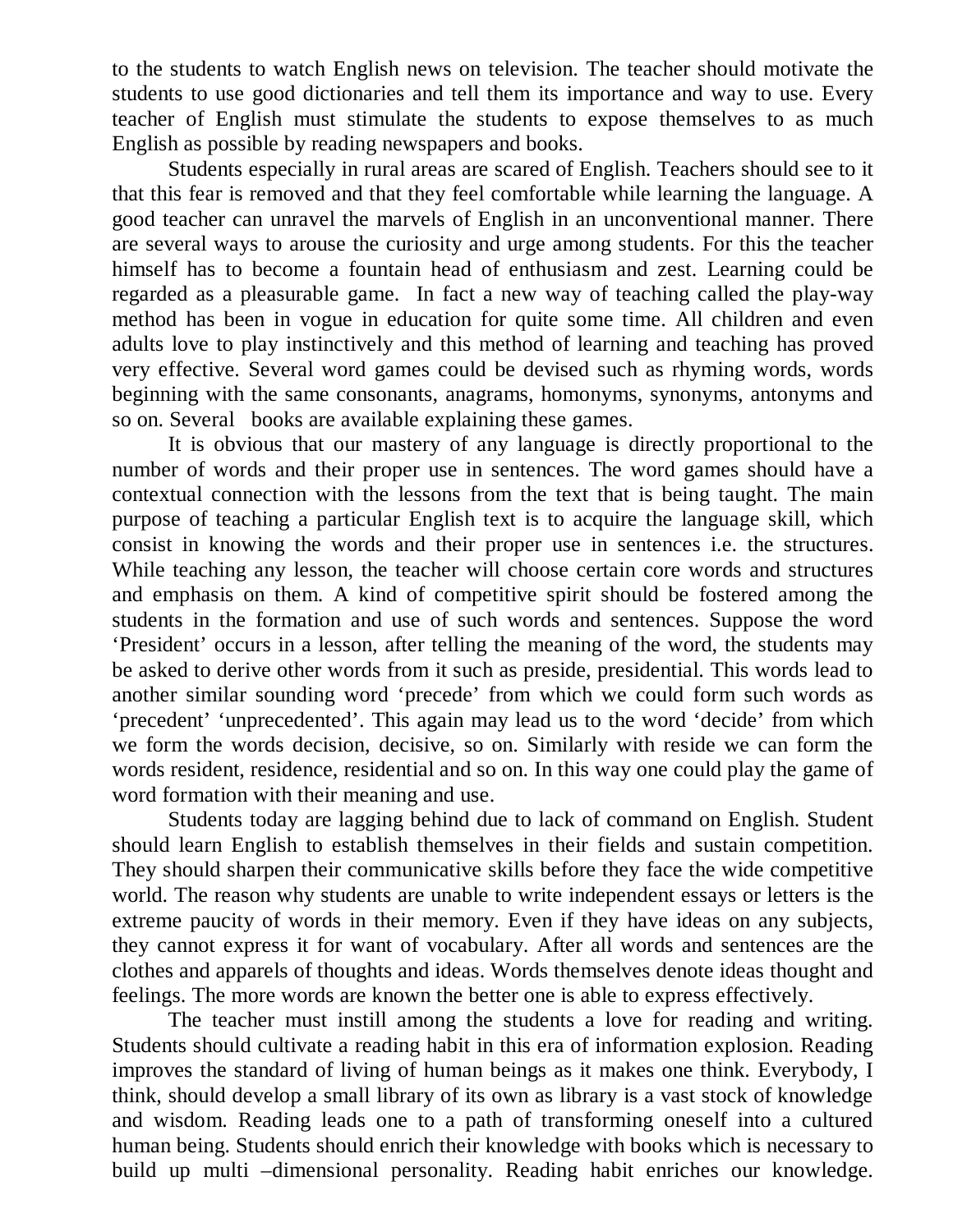Therefore we have to keep the culture of our reading alive. Students can attain prosperity and enlightenment through reading. 'Read a page and Write a page daily' should be the motto of the students. As Bacon has remarked 'Writing makes man perfect'. So writing something daily on basis of new words that students have learned, can go a long way in acquiring the much coveted language skill. Regular reading and communicating in language can make one confident.

Language is primarily used for speech and spoken communication. The proper pronunciation of words is as much necessary as their meaning and used. Students must be thoroughly acquainted with English Vowel and Consonant sounds. For this loud reading on the part of the students is essential. The teacher should read the text with proper intonation and expression. An expressive reading with proper intonation goes a long way in understanding the written material. The key to good reading is the ability to relate the melody and rhythm of speech to the lines of printed words. Actually intonation is the glue that holds the words together in an orderly familiar way. In speech, intonation carries so much meaning that even if we miss hearing some of the words, we understand perfectly the message being conveyed.

A teacher has to have histrionic talents in order to be a good teacher. There should be a dramatic approach to teaching which will sustain the interest of the students. Adequate number of trained staff is the need of the time to popularize effective teaching methods. New methodology with emphasis on the four language skills is to be initiated in colleges. These methods of teaching should adopt techniques, which will motivate students not only to learn English but also to enjoy it.

The universities should organize the training camps before introducing the new syllabus. Teachers of English must have a formal training in teaching practices and methods. Skills of understanding specific problems regarding to particular regions can only be acquired through a formal training.

Teachers must be provided with audio visual aids and ideal models for the proper pronunciation of words.

Self up gradation of English teacher is the most important factor. Rabindranath Tagore says - A lamp can never light another lamp unless it continues to burn its own flame, a teacher can neve lights another lamp unless he upgrades himself continuously.

## **CONCLUSION:**

Globalization has created a good deal of competition in education, financial and commercial fields. Apart from the field of knowledge, a person also needs to concentrate on English. The language has acquired a universal status. It is necessary that student must develop command over English to stay in the cut throat competitive world. This language is very essential to make one presentable and develop confidence. If we take into consideration the role of a teacher in acquiring the knowledge of language, the problems can be solved effectively only then the students will realize the practical use of English language. They will be able to use English as a language of communication. Fluency in the speech, proper knowledge of sentence structure, confidence of speaking in public will make them able to keep their pace with the developing world. A competitive spirit should be develop among students as healthy competition enhances self confidence and prepares one for challenges.